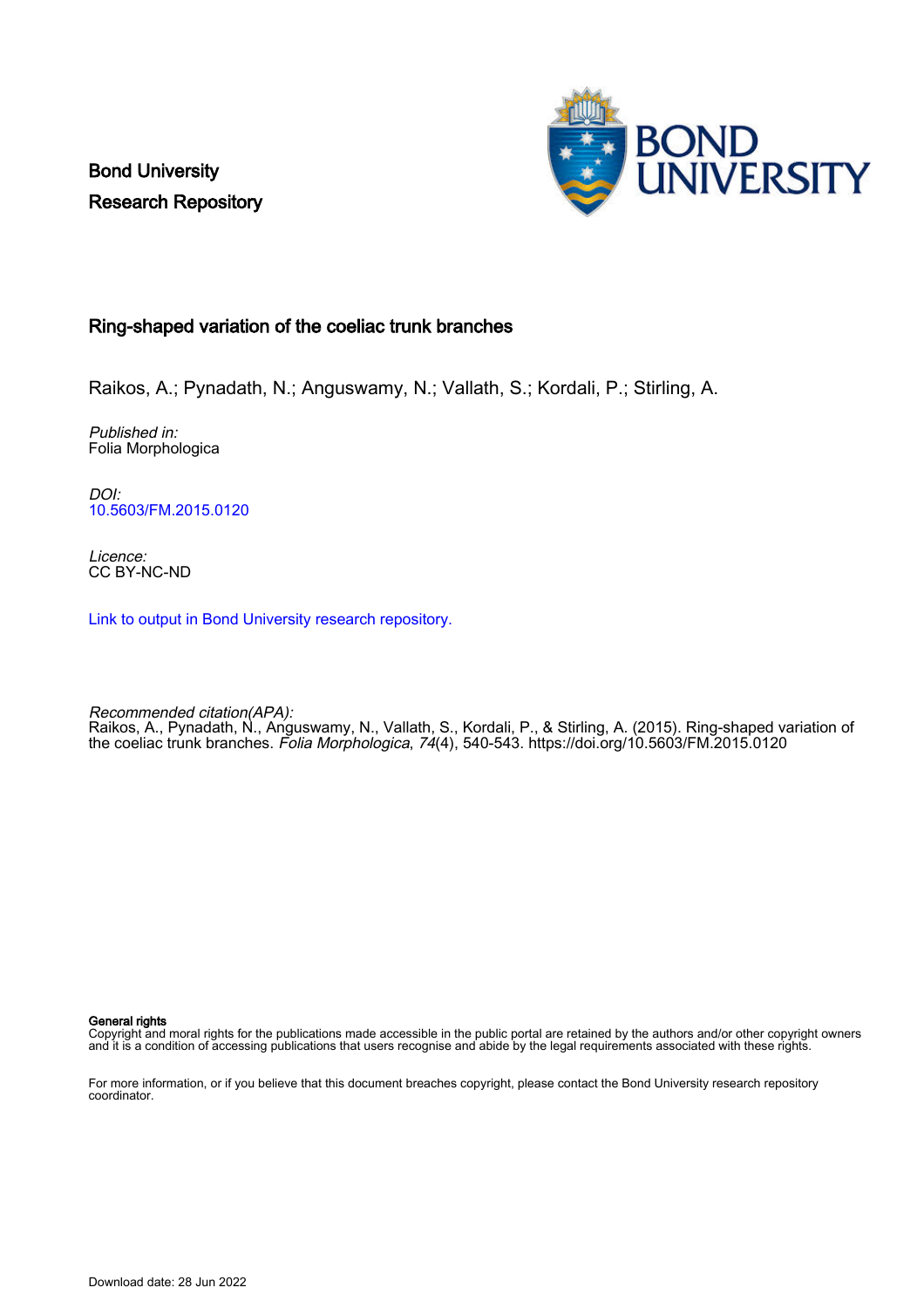

Folia Morphol. Vol. 74, No. 4, pp. 540–543 DOI: 10.5603/FM.2015.0120 Copyright © 2015 Via Medica ISSN 0015–5659 www.fm.viamedica.pl

# Ring-shaped variation of the coeliac trunk branches

A. Raikos, N. Pynadath, N. Anguswamy, S. Vallath, P. Kordali, A. Stirling

*Faculty of Health Sciences and Medicine, Bond University, Queensland, Australia*

[Received 3 March 2015; Accepted 3 April 2015]

*Aberrant arterial variations in the branching pattern of the coeliac trunk are of great interest to surgeons and radiologists. We report on a rare arterial variation found in a 79-year-old cadaver during educational dissection. Specifically, the coeliac axis formed a unique incomplete trunk termed the hepato-hepatic trunk. The splenic artery arose separately from the anterior aspect of the abdominal aorta. On the right side, there was a right hepatic artery giving rise to a gastroduodenal but an absence of the left hepatic. On the left side, there was a branch coursing towards the porta hepatis; the left hepatic artery, dividing into the left gastric, an accessory left gastric, and a branch to the distal oesophagus. The hepato-hepatic trunk formed a ring-shaped vascular structure around the caudate lobe of the liver. Precise mapping and observation of the extrahepatic arteries and bile duct branches is essential in a variety of hepato-biliary laparoscopic procedures of the liver and gallbladder. Other operative procedures requiring, a comprehensive knowledge of the varied coeliac trunk patterns are liver transplantation and arterial embolism for hepatic tumour therapy.* (Folia Morphol 2015; 74, 4: 540–543)

**Key words: coeliac artery, coeliac axis, hepatic artery, hepato-hepatic trunk, incomplete coeliac trunk, left hepatic artery, splenic artery**

### **INTRODUCTION**

The coeliac trunk has been widely recognised as an important vessel within the upper abdomen, its branches supplying multiple structures derived from the embryological foregut such as the stomach, spleen, distal oesophagus, duodenum, liver, gallbladder, pancreas, and greater and lesser omentums. The first description of the topography and branches of the coeliac trunk was from Albrecht von Haller [2] who compared the branching shape with that of a tripod. Initially, the coeliac trunk arises from the abdominal aorta at the L1 vertebral level and immediately trifurcates into splenic, left gastric, and common hepatic arteries. The splenic artery courses along the superior aspect of the pancreas, giving off branches to the pancreas, the left gastro-omental artery, short gastric arteries and a posterior gastric artery before eventually terminating at the spleen.

The left gastric artery runs along the superior part of the lesser curvature of the stomach. The common hepatic artery travels towards the liver, giving off the gastroduodenal and right gastric artery before becoming the proper hepatic artery. It then divides into the right and left hepatic arteries supplying the liver. There are various other branches that come off each these arteries supplying the different structures in the upper abdomen [12].

The coeliac trunk and its branches exhibit a broad range of variation in location, number, and course. Due to the high clinical significance of these branches many studies have documented the arterial variations of the major unpaired arteries that originate from the aorta. Some studies offer classifications with the types and frequency of these variations, in an effort to illustrate the extensive variety [1, 3, 5–8, 14]. In a review of the literature, on 2141 cadavers, 87.6% of coeliac

Address for correspondence: Dr A. Raikos, Assistant Professor of Anatomy, Anatomical Sciences, Faculty of Health Sciences and Medicine, Bond University, Varsity Lakes, QLD 4229, Australia, e-mail: a.raikos@yahoo.com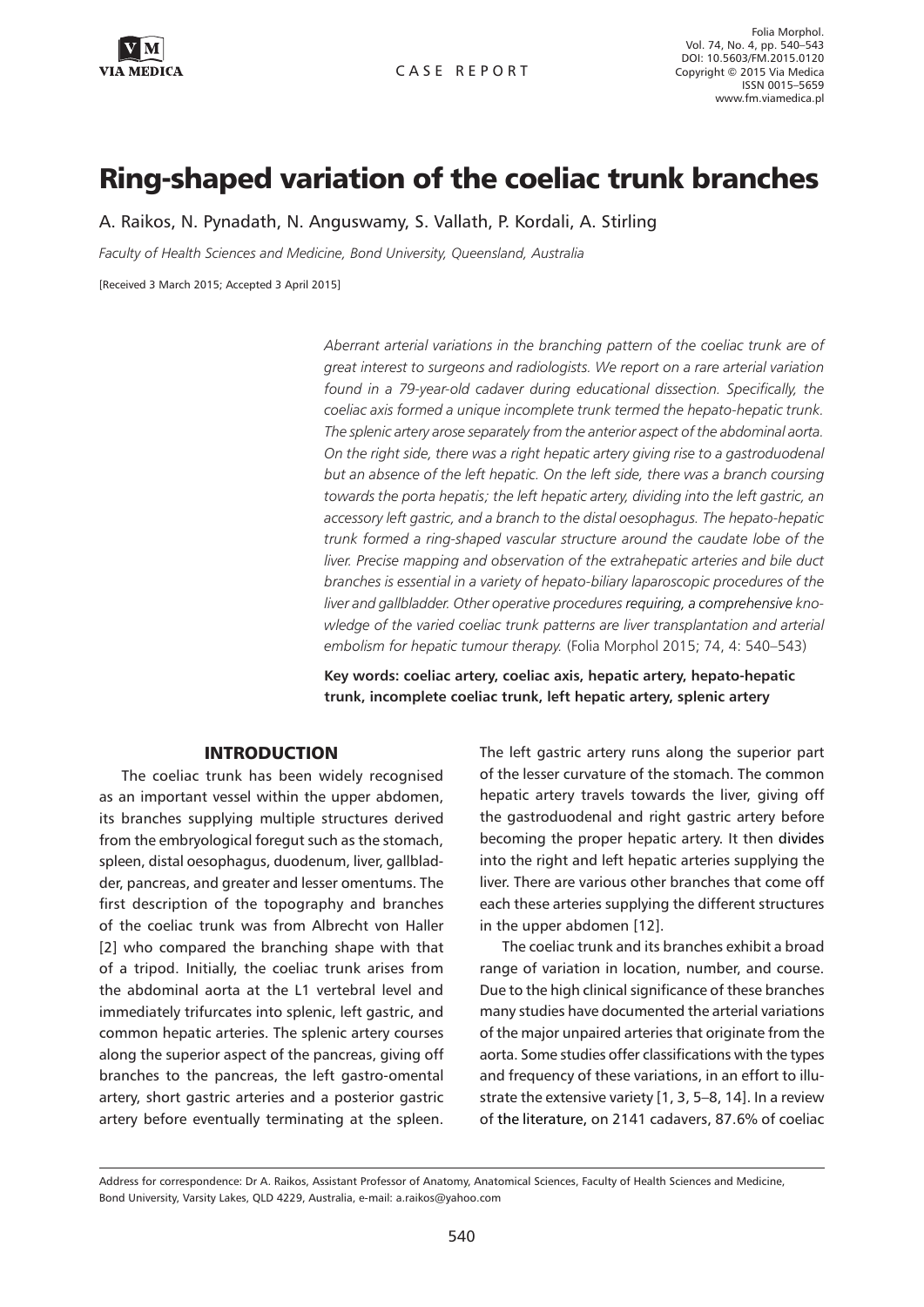

**Figure 1.** Incomplete hepato-hepatic trunk. The left hepatic artery (LHA) arose from the left side of the trunk and gave off the left gastric artery (LGA), an accessory left gastric artery (aLGA) supplying the cardiac region of the stomach, and an oesophageal branch (EA) for the the distal oesophagus. There is an absence of common and proper hepatic artery. The liver is reflected for a better view. Part of the body of the pancreas has been resected for exposing the splenic artery; RHA — right hepatic artery; GDA — gastroduodenal artery; RGA — right gastric artery; Portal — portal vein.

trunks had the classical trifurcation, 12.2% presented an incomplete bifurcated coeliac trunk and in 0.2% was absent [14]. In a second study of 604 selective coeliac angiographies, 79.1% of patients exhibited a typical coeliac trunk anatomy [5]. In yet another study of 974 cadavers, only 10.2% of specimens had a variation in the branching pattern. There was no significant difference in frequency between males and females [1]. In an extensive review of 12196 cases, the 89.4% had the typical complete trifurcation of the coeliac trunk while 10.6% exhibited variations. It seems there is a prevalence of Korean and Japanese populations presenting coeliac trunk variations more frequently than Caucasians [8]. In rare cases, the coeliac branches may arise independently from the anterior wall of the abdominal aorta [4, 6, 14]. Knowledge of such variations has important clinical significance especially in regards to certain abdominal, invasive arterial, and radiological procedures.

The aim of this study is to describe a rare finding of an incomplete coeliac trunk forming a ring-shaped arterial formation around the caudate lobe of the liver. We comment on the clinical significance of the variation, review the relevant literature, and provide a new insight on the existing record of the coeliac trunk classifications.

## CASE REPORT

A variation of the coeliac trunk branches was noticed during the routine dissection for educational purposes of a 79-year-old male, formalin-fixed, cadaver. The most interesting aspect of this finding was the ring-shaped arrangement of the coeliac trunk branches around the caudate lobe of the liver (Fig. 1). Specifically, an incomplete coeliac trunk with 2 branches was found. The splenic artery arose separately from the coeliac trunk. The first branch of the incomplete trunk, on the right side, demonstrated a similar course to that of a right hepatic artery. After giving off the gastroduodenal artery, the main branch did not however divide any further and entered the porta hepatis. The common and proper hepatic artery was missing due to the absence of bifurcation to right and left hepatic arteries. This terminal branch could be named as right hepatic artery owing to its distribution. The second branch of the incomplete trunk arose from the left side of the coeliac axis and had similar diameter to the branch on the right. Its course was also towards the porta hepatis of the liver and could be termed as a left hepatic artery. During its course it gave off the left gastric artery, an accessory left gastric artery (supplying the cardiac region of the stomach), and an oesophageal branch (Fig. 2). The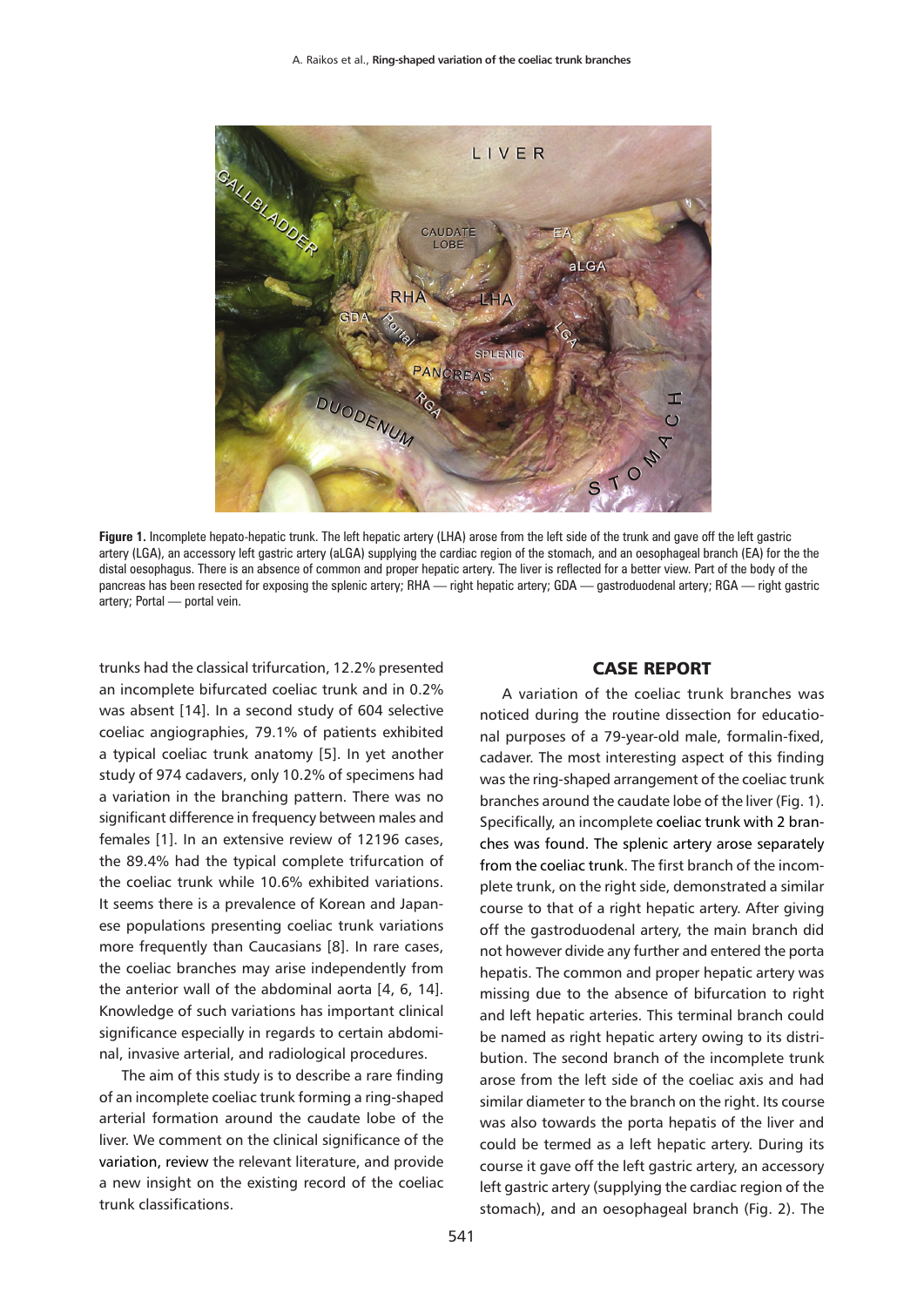

**Figure 2.** Schematic representation of Figure 1; abbreviations as in Figure 1.

caudate lobe of the liver was encircled by the 2 thick main vessels of the incomplete coeliac trunk.

In an effort to classify the exact pattern of the arterial variation the literature was reviewed. To the best of our knowledge, no available classifications existed that matched this particular arterial pattern. The incomplete coeliac trunk could be called a gastrohepatic trunk (type-II according to Michels) since the splenic artery arise separately [7]. However, the course and diameter of the branch on the left side did not conform to this categorisation. The most appropriate term for the variation is an incomplete coeliac trunk forming a hepato-hepatic trunk.

## **DISCUSSION**

The abdominal aorta and its branches are commonly found to be variable in their pattern and distribution, and there have been extensive studies on these anomalies. The branches may vary in position, be replaced by other vessels, exhibit an aberrant course, be accompanied by accessory branches, or have absence of branches [3-9, 11, 14]. There are a multitude of classifications within the literature describing the variations of the coeliac trunk, with an impressive number of studied material ranging from autopsies, cadavers, radioimaging, angiographies, and surgical observations.

We tried to classify the variations in the present case, according to the available classifications in the literature without success. Specifically we focused on the hepatic artery variations relating to the presence of a hepato-hepatic trunk in our cadaveric observation. Michels [7] was the first who suggested an extensive classification proposal of 10 different types of hepatic artery variations modified by Hiatt et al. [3] 28 years later. In a review on 1081 liver transplantations, 30% of the livers exhibited variations in the arterial supply, and 12 different patterns/types were described [6]. In 9.7% of cases, the left hepatic artery was replaced by the gastric artery (type II). In these cases, the left gastric is the main branch giving off a secondary terminal branch to the liver. At first glance, someone could classify our described variation on the left side of the coeliac axis as a replaced left gastric artery. This is however not accurate because a main branch coursing in acute angle towards the liver can clearly be observed with secondary, smaller diameter, branches such as the left gastric and oesophageal artery arising along its distribution. Moreover, the branch on the left had similar diameter as the common hepatic artery on the right side of the axis. The 2 vessels together form a hepato-hepatic trunk and surround the caudate lobe of the liver. Lopez-Andujar et al. [6], highlight the concept that aberrant hepa